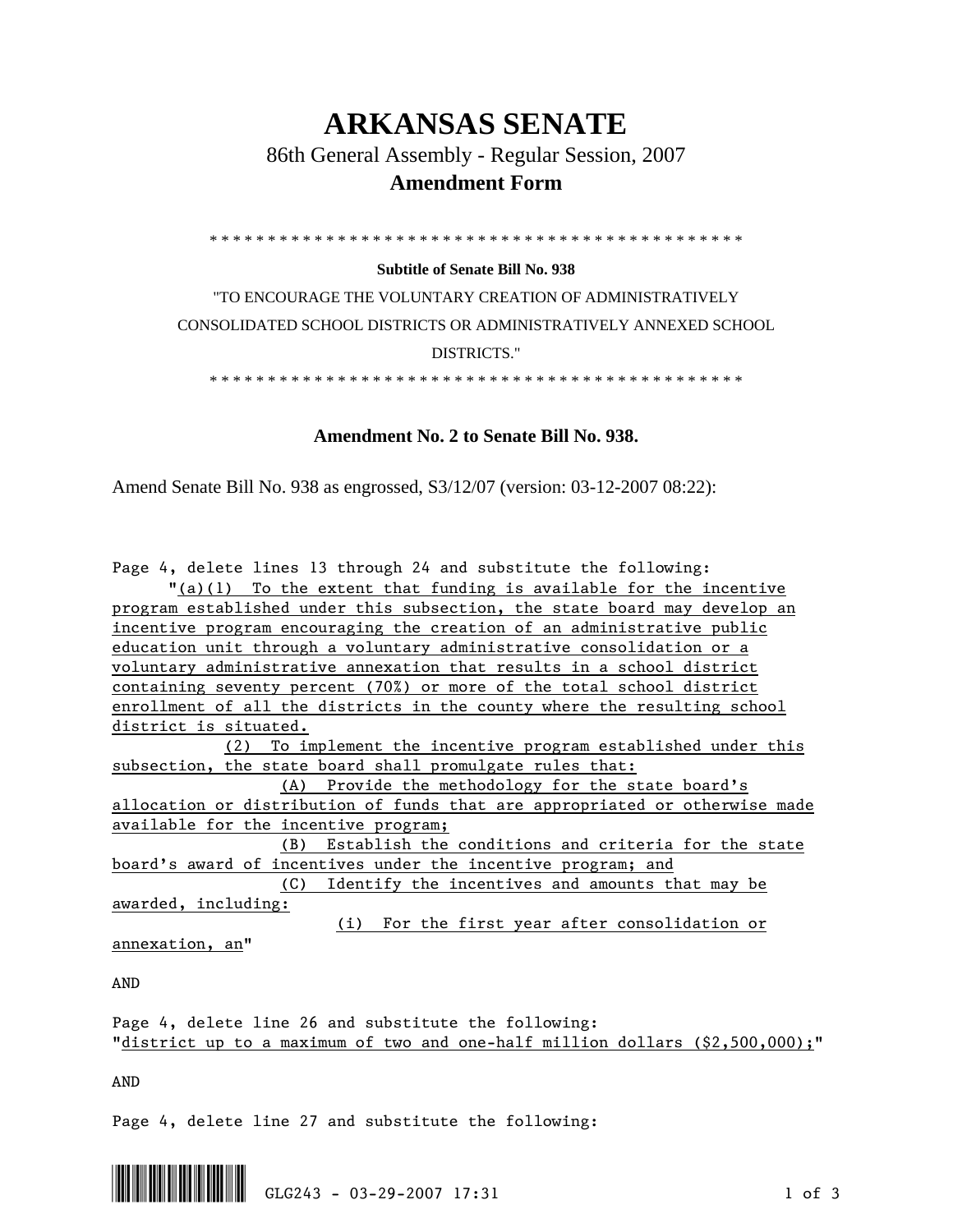annexation, an"

AND

Page 4, delete line 29 and substitute the following: "district up to a maximum of one million and seven hundred-fifty thousand dollars (\$1,750,000);"

AND

Page 4, delete line 31 and substitute the following: "(iii) For the third year after consolidation or

annexation, an"

AND

Page 4, delete lines 33 through 36 and substitute the following: "district up to a maximum of eight hundred seventy-five thousand dollars (\$875,000).

 (b)(1) To the extent that funding is available for the incentive program established in subsection (b) of this section and the Division of Public School Academic Facilities and Transportation determines that an award is merited, the division may provide additional financial support for the resulting school district's academic facilities.

 (2) The Commission for Arkansas Public School Academic Facilities and Transportation shall promulgate rules as necessary to develop and implement the incentive program established in subsection (b) of this section."

AND

Page 5, delete lines 1 through 3

AND

Page 5, line 4, delete "For" and substitute "To the extent that funding is available for the incentives provided under this subsection and approved by the Department of Economic Development, for"

AND

Page 5, line 6, after "school district" add "or who intends to locate within the resulting school district and subsequently does locate within the resulting school district"